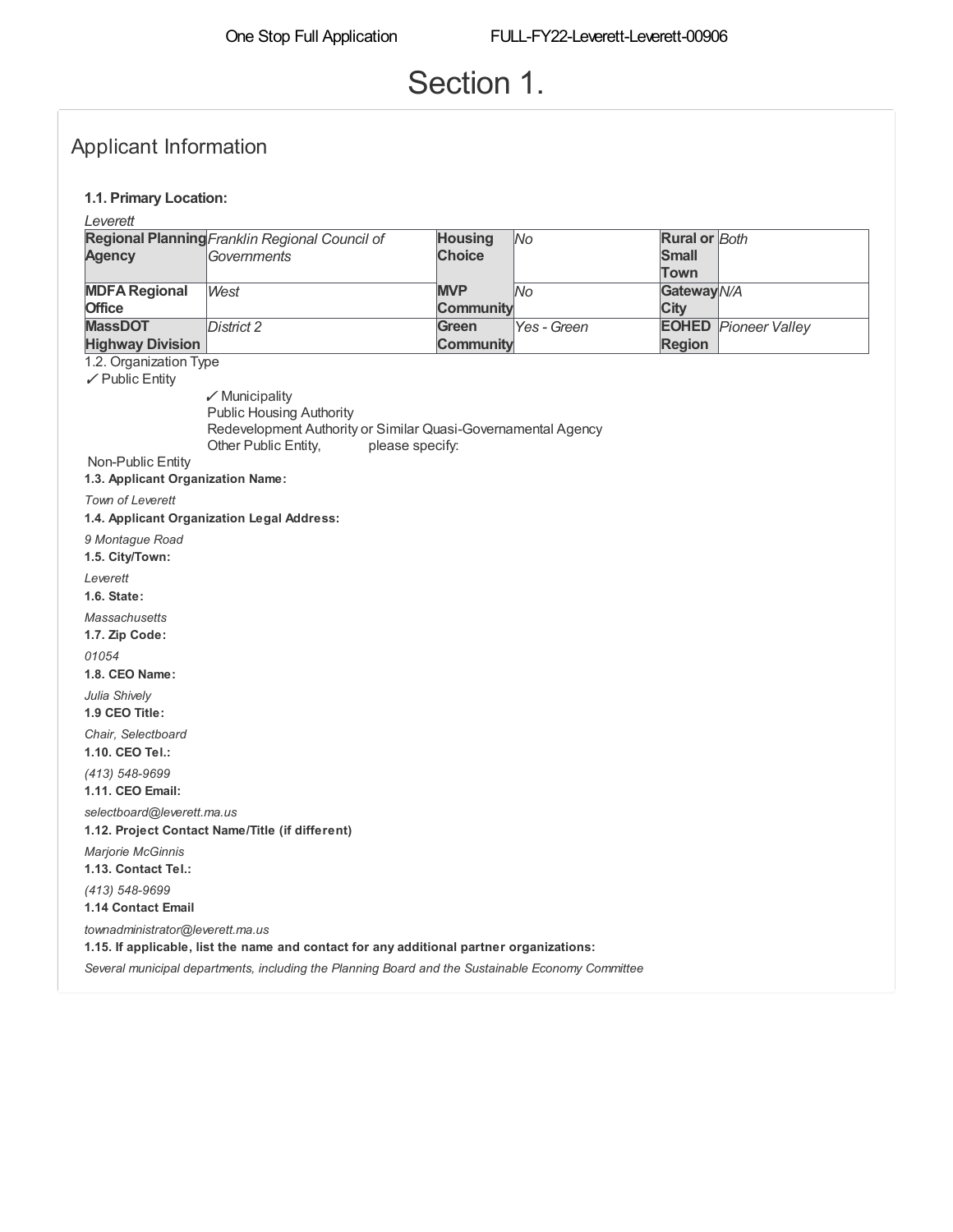# Section 2.

## Applicant / Community Background

### **2.1 Describe applicant's primary economic development goals, assets, and opportunities.**

The Town of Leverett, population 2,000, is a beautiful town located in rural Franklin County and abutting the Hampshire County Town of Amherst. This location provides Leverett with the opportunities generated by being within easy commuting and traveling distance of the Amherst and Northampton Five-College Area while also exposes this small town to the economic pressures of a large town while it does not have the resources of a large town. Leverett wishes to utilize several avenues to enhance the natural and economic assets that it has while attracting newresidents and businesses to town. Leverett hopes to balance these pressures by making sure that the roads and commuting routes are in good condition, the health and safety of residents is protected, that the community is attractive and affordable to everyone, and that growth occurs in a measured and planned way. Assets include motivated town committees and employees, many preserved natural properties and two active village centers: one with the town hall, church, post office, arts facility, easily accessible pond and other historic structures; and the second with a small store, historic mills and structures, a nearby river and hiking areas. One major asset is the municipally owned fiber to the home system. A goal of the town and residents is to reduce the environmental footprint of the municipality and its residents for future generations. **2.2 Describe the main challenges and/or obstacles to progress**

The primary challenges to progress for Leverett are the lack of public infrastructure such as water and sewer that make developing public facilities and newresidential areas easier and less expensive. Structures in both village centers are limited in lot space for development. Other obstacles are current zoning restrictions, lack of paid planning staff to champion large projects, the cost of such projects and the need to keep them at a scale that matches the town. Leverett has an Affordable Housing Trust, which tried for several years to attract a developer to help generate either senior and/or affordable housing in town, but the number of units and size that was needed to make the projects financially feasible were too large for the town. Leverett has its own elementary school, which has experienced a decrease in the number of students it serves as the town's population ages, but the required demands placed on the school increases so the budget increases each year and the town struggles with howto afford the school's expenses and keep it *attractive to families so that families do not choose to send their children to other schools.*

2.3 Describe any major community and economic development project(s) that the applicant has undertaken in the past 5 **years.**

Leverett is the first Western Mass community to build its own municipal fiber to the home system and provide every house in town with a high-speed broadband connection at an affordable cost. Completed in 2015, this project has supported home businesses, residential growth and provided an infrastructure baseline. Leverett also has a Community Preservation fund which has helped restore and preserve some of the historical and recreational resources in town. The Town created a Revenue Committee (nowthe Sustainable Economy Committee) a couple years ago to help the town explore newavenues for revenue. In 2019, the town passed local tax and impact fee options available for meals tax and short-term rentals. In 2019 the town received Small Town Housing Choice funds to examine the options and design the waterline connection to Amherst to address a water contamination issue. Leverett still has an active 2017 CBDG regional block grant that is administered through our regional housing authority to provide housing rehabilitation loans to income qualified residents. The Leverett Affordable Housing Trust as created two programs to help *income qualified individuals and families purchase houses in town.*

**2.4 If the community has completed any community economic development (including housing) best practices through** the [Community](https://www.mass.gov/best-practices-program) Compact Best Practices Program, specify which ones and describe the outcome(s) of that process. (If **none, enter "N/A".)**

Leverett has utilized Community Compact funds to complete an IT assessment of the town's computer inventory and its risk exposures; to establish a set of Financial Policies; to complete an Americans with Disabilities Act Self Evaluation and Transition Plan; to complete a newall-encompassing Capital Plan; to complete a systematic town IT back-up project; to establish a Narcan supply for first responders; and the town is still in the process of completing a regionalization project to combine our police department with a neighboring town. Leverett also received Community Compact IT funds to purchase the equipment needed to put the IT security firewall and back-and security systems that were identified by the Best Practice initiatives in place. In May 2021, Leverett received an Community Compact Efficiency and Regionalization grant to complete our policing agreement with the neighboring Town of Wendell and to make the abandoned Wendell police station a viable regional station for both towns and future *towns who might join into our agreement in the future.*

2.5 Indicate which, if any, of the following tools/strategies have been adopted by the community to promote economic development and growth. *(Check all that apply or None.)*

| ⋀ | <b>Economic Development Tool / Strategy</b> |
|---|---------------------------------------------|
|   | Approved Master Plan                        |
|   | Approved Urban Renewal Plan                 |
|   | 43D Expedited Permitting District           |
|   | Priority Development Site(s) Designation    |
|   | Approved Tax Increment Financing District   |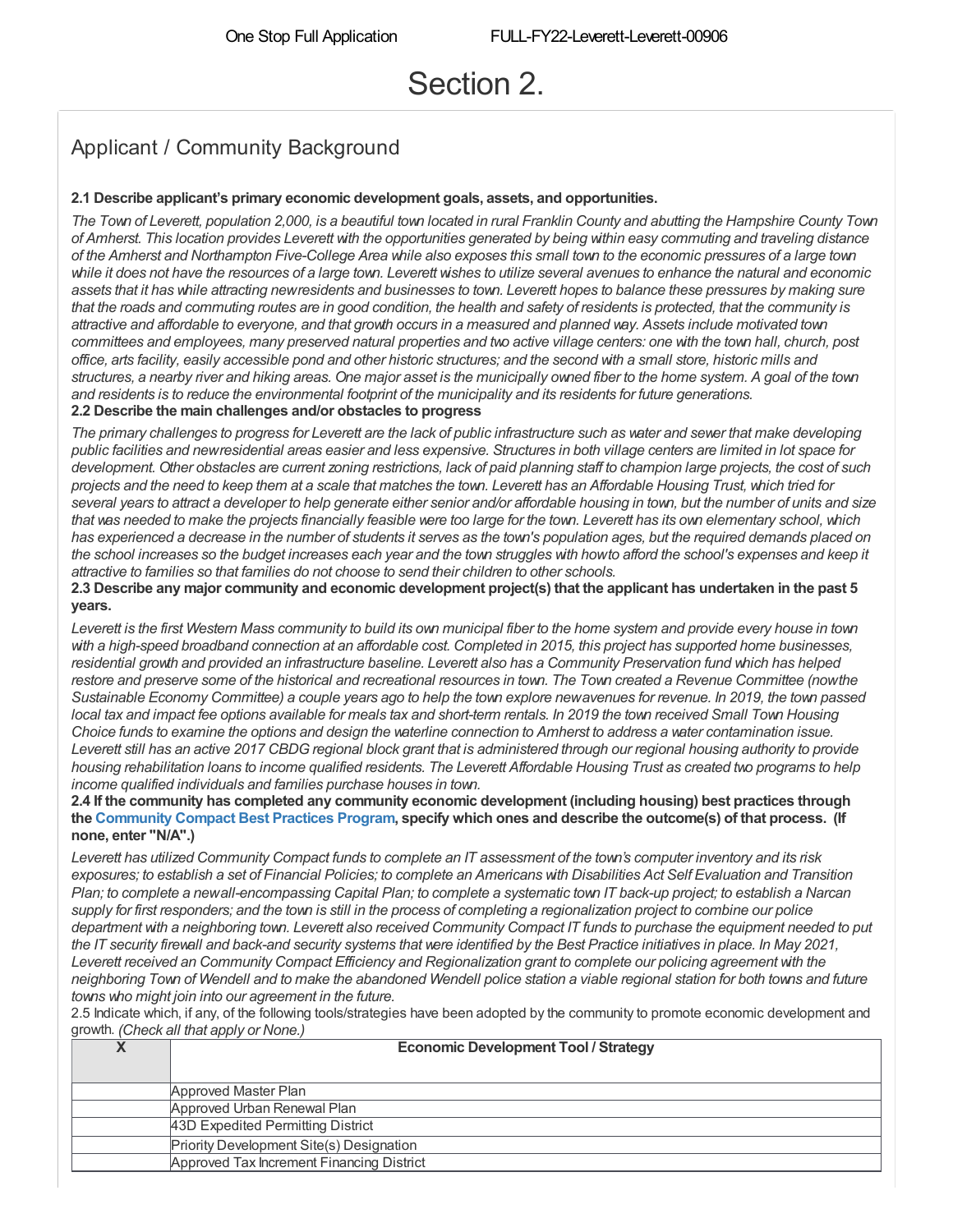| Business Improvement District, Main Streets, or similar District |
|------------------------------------------------------------------|
| Federal Economic Development District                            |
| Designated Opportunity Zone(s)                                   |
| Community Compact Best Practices and/or Regionalization Project  |
| Complete Streets Prioritization Plan                             |
| Commercial zoning by-right                                       |
| Other. Specify:                                                  |
| Housing Choice funds received for water contamination issue      |
| None                                                             |
| Do Not Know                                                      |

2.6 Indicate which, if any, of the following tools/strategies have been adopted by the community to promote housing development.

| (Check all that apply or None. If unsure. check "Do not know".) |  |  |
|-----------------------------------------------------------------|--|--|
|                                                                 |  |  |

| $\overline{\mathbf{x}}$ | <b>Housing Tools and Strategies</b>                                                                     |
|-------------------------|---------------------------------------------------------------------------------------------------------|
|                         | Inclusionary Zoning with density bonus                                                                  |
|                         | 40R Smart Growth or Starter Home District zoning                                                        |
|                         | Zoning that allows mixed-use development near transit and activities                                    |
|                         | Zoning that allows multifamily development near transit and activities                                  |
| ✓                       | Zoning that allows duplexes in most residential districts                                               |
| ✓                       | Zoning that allows Accessory Dwelling Units in most residential districts                               |
|                         | Zoning that requires no more than 1 parking space per unit for multifamily units                        |
|                         | Majority of land use board members receive training on a regular basis                                  |
|                         | <b>Approved Housing Production Plan</b>                                                                 |
|                         | <b>CERTIFIED Housing Production Plan</b>                                                                |
|                         | Subsidized Housing Inventory (SHI) above 10%                                                            |
|                         | Subsidized Housing Inventory (SHI) increased by 2.5% in last 5 years                                    |
| ✓                       | Designated local funds for housing (e.g. Affordable Housing Trust or CPA Funds)                         |
|                         | Donated municipal land for housing                                                                      |
| ✓                       | Local property tax relief programs for income eligible seniors (MGL c 59 S. 5)                          |
|                         | Plan to address homelessness of a high need group                                                       |
|                         | Urban Center Housing Tax Increment Financing, Housing Development Incentive Program (HDIP), or an Urban |
|                         | Renewal Plan with significant housing                                                                   |
|                         | Federal Choice Neighborhood                                                                             |
|                         | <b>HUD Fair Housing Assessment</b>                                                                      |
| ✓                       | Other. Specify:                                                                                         |
|                         | Affordable Housing Trust programs to promote affordable home ownership and permanently affordable units |
|                         | None                                                                                                    |
|                         | Do Not Know                                                                                             |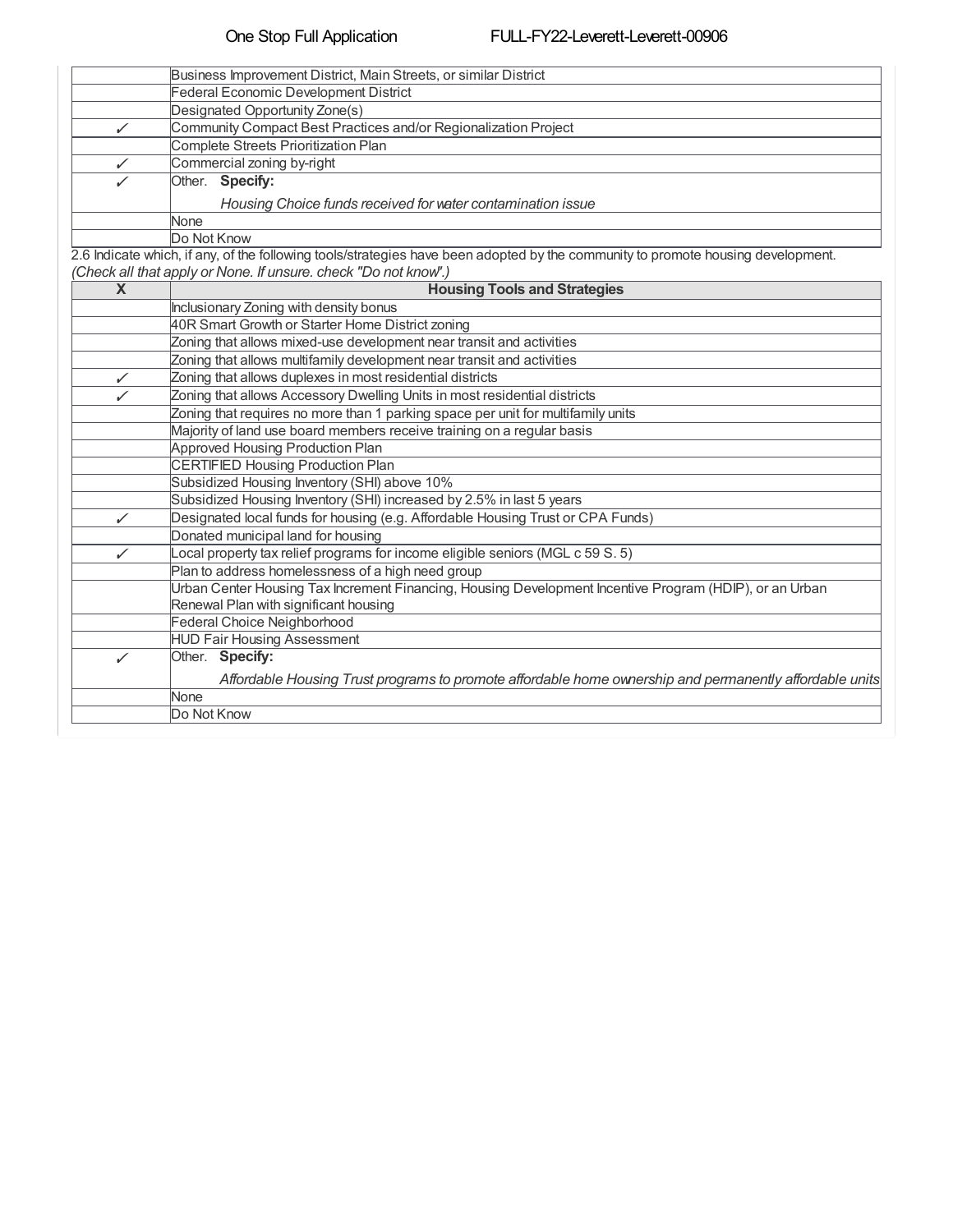# Section 3.

## Project Summary

3.1. Project Categories for Grant Considerations (all that apply). Please note, that by checking a box in this question, additional questions will appear in the application related to that funding type (**note: Section 1.1 and 1.2 must be completed before selecting an option here**).

Community Capacity Building ✓ Planning and Zoning Predevelopment and Permitting Infrastructure Other: Special Project in a Small Town or Rural Community Site Preparation **Building** 

**3.2. Project Name:**

*Town of Leverett Master Plan*

**3.3. Brief Project Description/Abstract:**

This grant application is for the first of two phases for the creation of a Master Plan for the Town of Leverett. The Town plans to apply for again next year to cover the second phase. Leverett has never had a Master Plan and the town currently finds itself at a crossroads of many pressures, such *as economic, social, housing and environmental, that lends itself to the completion of a Master Plan.*

3.4. Is this project located in any of the following designated areas? (Check all that apply or None):

Downtown or commercial area

Transformative Development Initiative (TDI) District

43D Expedited Permitting District

✓ None

Opportunity Zone

3.5. If located in an Opportunity Zone, will the project be supported by an Opportunity Fund Investment?

Note: If yes, the name of the Fund and/or the managing entity will be required during the review.

#### Yes

No

✓Not Applicable

3.6. Does the project support and/or directly result in any of the following (particularly as they relate to the state's Sustainable Development Goals)? (Check all that apply or None)

Transit-Oriented Developments (located within a half mile of a transit station)

 $\checkmark$  Developments that contain a mix of residential and commercial uses

- ✓ Production or Preservation of Housing, with density of at least four units to the acre
- $\checkmark$  Developments that are re-using previously developed sites
- ✓ Development of under-utilized properties
- ✓ Development of Small Businesses

None

3.7. Does the community have an active housing moratorium or any type of restriction of new housing?

Yes

 $\checkmark$  No

3.8. In what ways does this project support housing development? (Check all that apply or None)

Creates new housing units

✓Supports the creation of new housing units

Preserves existing affordable housing

✓Studies/analyzes the feasibility of new housing on a site/area

None. Not related to housing

3.9. Is this project directly related to and/or seeking to support efforts related to economic recovery from the Covid-19 pandemic?

Yes ✓No

3.11. Does this project promote Equitable Opportunities? (Equitable Opportunity is a principle outlined in the state's economic development plan - Partnerships for Growth. For reference, please visit <https://www.mass.gov/info-details/partnerships-for-growth>.)

✓Yes No

#### **3.12. If yes, describe how this project promotes Equitable Opportunities:**

A Master Plan for Leverett will examine and promote the four pillars expressed by the Equitable Opportunities initiative in Leverett. Those same concerns, such as the need for affordable housing, vibrant communities, local businesses and skilled employees and residents, are some of the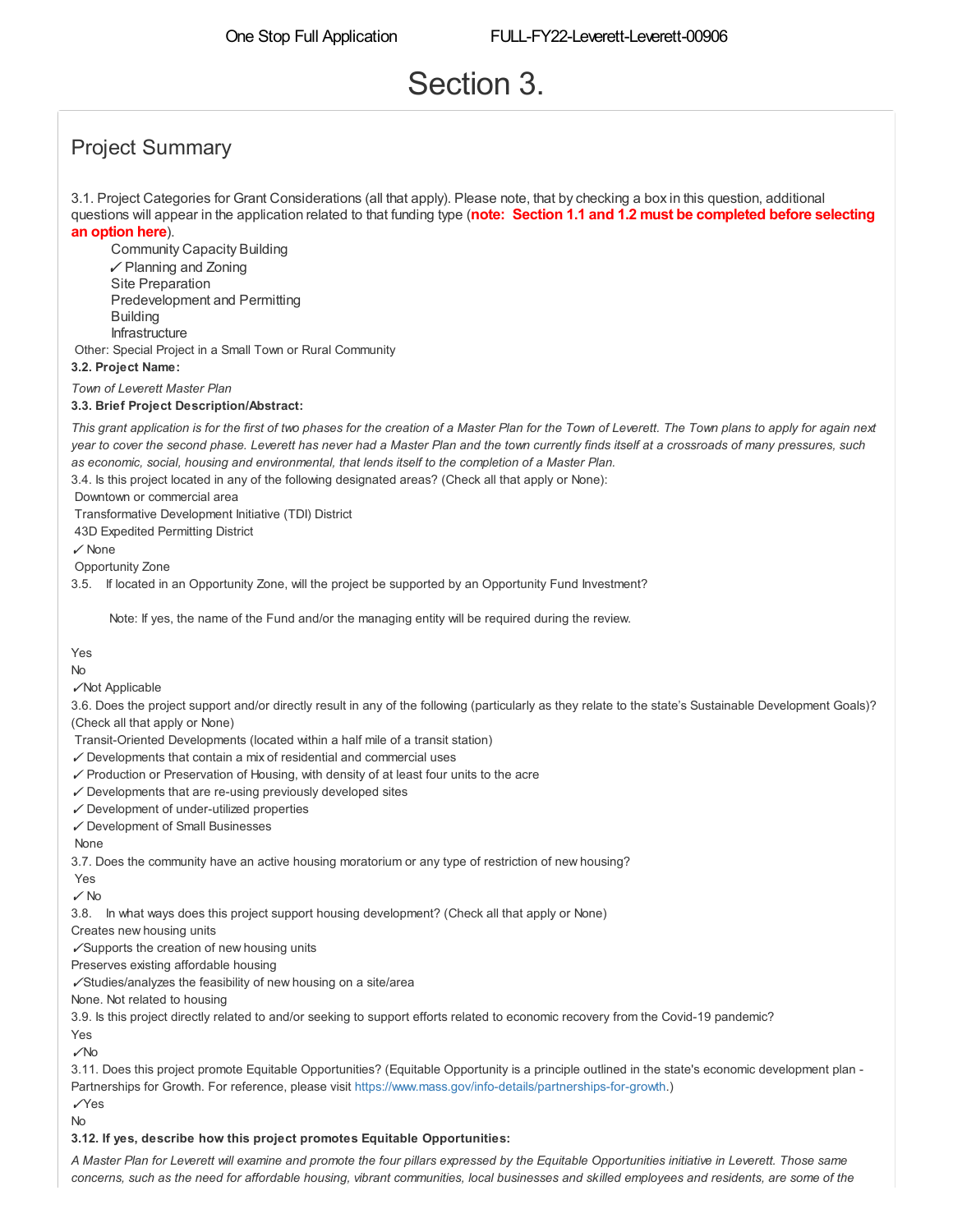#### One Stop Full Application FULL-FY22-Leverett-Leverett-00906

drivers that have Leverett hopes to address and support in our Master Plan to ensure the town's success in the future. 3.13. Does this project create any environmental benefits and/or build the community's resilience to existing or future impacts of climate change? Yes ✓No 3.15. Does the applicant have a letter from the municipal CEO outlining knowledge of and support for the proposed project? If yes, attach support letter. ✓Yes No 3.16. ATTACHMENT: In Section 14, attach a support letter from the municipal CEO.3.18 FOR OFFICE USE ONLY: The table below will display the total request amount from each of the corresponding budget tables, based on the category selection(s) at 3.1 above. It will remain blank until the applicant begins to enter budget numbers in any of the respective sections of this application. The values in this table will be automatically updated, only AFTER the budget numbers in each section are entered/changed and that page is **saved.Section / Category Amount Requested** Section 5: Capacity Building *\$0* Section 6: Planning and Zoning *\$0* Section 7: Site Preparation *\$0* Section 8: Predevelopment and Permitting *\$0* Section 9: Building *\$0* Section 10: Infrastructure *\$0* Section 11: Special Project: Housing Choice *\$0* Section 12: Special Project: Rural/Small Town *\$0* **Grand Total Requested**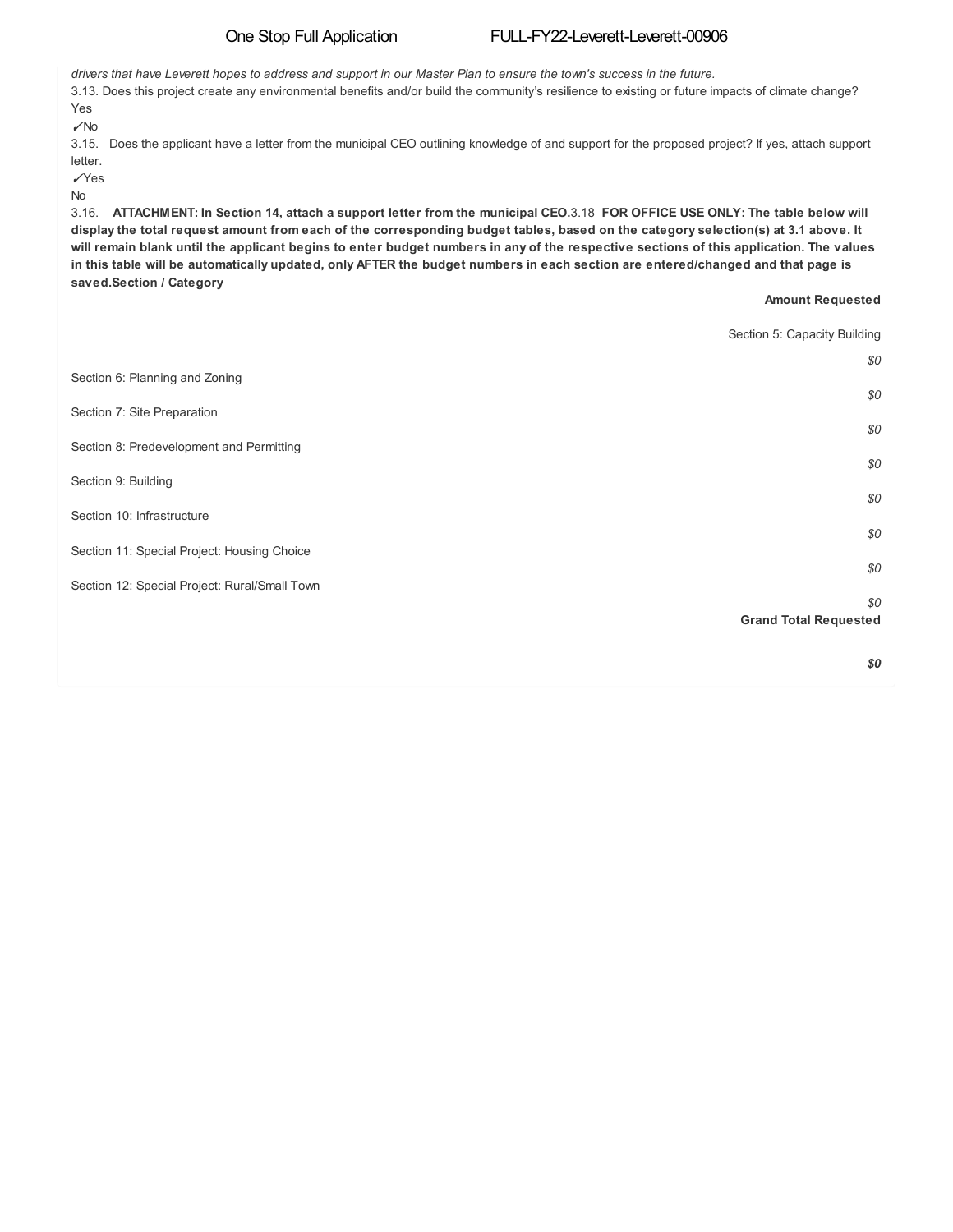# Section 4.

### Project Details / Core Information

#### 4.1. Project Narrative – Provide a detailed description of the project for which you are requesting grant assistance. Include **details about work and planned uses for the grant.**

This grant application is for the first of two phases of creation of a Master Plan. We will apply for a grant next year to cover the second *phase.*

The Town of Leverett has never done a Master Plan. Its zoning bylaws are outdated and reflect a time decades ago when the primary threat was rapid over-development. Currently, the Town has a clear need to address its residential tax rate, which is approaching the \$25/\$1,000 limit. Economic sustainability will require increasing development, probably in the form of newhousing, while balancing our long-standing commitment to protecting its environmental resources. Creation of a Master Plan will focus the community *conversation on howadditional housing and other creative economic development options would impact the other planning* elements within Section 81D: land use regulations and strategies, circulation, open space and recreation, cultural (including historical) and natural resources, and municipal services and facilities. The goals and policy statement and the implementation plan *would derive from the Town's investigation of these overlaps.*

The Town's focus on its need for housing, especially affordable house, and economic development raises the question of resiliency: environmental, economic, and social. For example, Leverett has significant hills which magnify flooding erosion from significant stormwater events; these floods threaten existing residences. A Master Plan would facilitate a discussion about howwe could encourage development in areas less prone to catastrophic flooding. Similarly, much of the land is forested and faces threats from a *changing climate. A Master Plan would help us prevent development that impacts critical habitats.*

Lack of newdevelopment adversely affects the Town's economic resiliency. A Master Plan would allowus to focus zoning and municipal investments in ways that would increase newhousing while balancing environmental considerations. The Town has little commercial development, and the lack of infrastructure reduces prospects of commercial growth. Although the Town does have municipally owned fiber optic broadband, it has no central vater or sever system. Housing stock is severely limited. However, our rich natural environment, proximity to UMass Amherst and our excellent school system make Leverett an attractive place to live for *people leaving urban areas.*

Creation of a Master Plan would also create a context to discuss the social and economic equity issues of our current zoning. Our very limited commercial or industrial development and our dedication to a high level of investment in our school system means that our real estate taxes are very high. Also, our zoning may increase the cost of newhome construction. Together these factors reduce *opportunities for fixed-income and moderate-income people to live here.*

However, the Town's social resiliency is a significant strength. The Town has an engaged and educated community that is enthusiastic about the planning process. With help from a consultant, this community could create a true community-led comprehensive plan that addresses both the statutory requirements of Section 81D and the major needs of the Town.

Once completed, the comprehensive plan will provide a framework for future regulatory changes, newpolicies for Town officials, and a guide to future investment of both monetary resources and staff and volunteer time. The latter is particularly important; the Town does not have a large staff and thus relies on volunteers from a small population of 2,000 to assist with government needs. A community-wide Master Plan will help focus the actions of our volunteer committees toward solving the problems we face as a *community.*

#### 4.2. Leadership and Ability to Execute – Describe the leadership and project management group for this project and why it **is an effective teamto advance this project.**

Creation of a Master Plan will fall under the responsibility of the Planning Board, as required by 81D. It will be carried out with the help of an experienced consultant. The Planning Board, in consultation with the Select Board, will create a Master Plan Working Group comprised of a cross-section of the community to oversee the work. The Planning Board recognizes that the success of the plan hinges on the ability to fully engage the community and is dedicated to doing so. The Town plans to include a minimum of 100 hours *of volunteer time as an inkind match to this project.*

Finding the right consultant will be critical to the success of this project. The request for proposals will seek qualified planning *consultants with experience helping small, rural towns, and in accordance with State contracting regulations*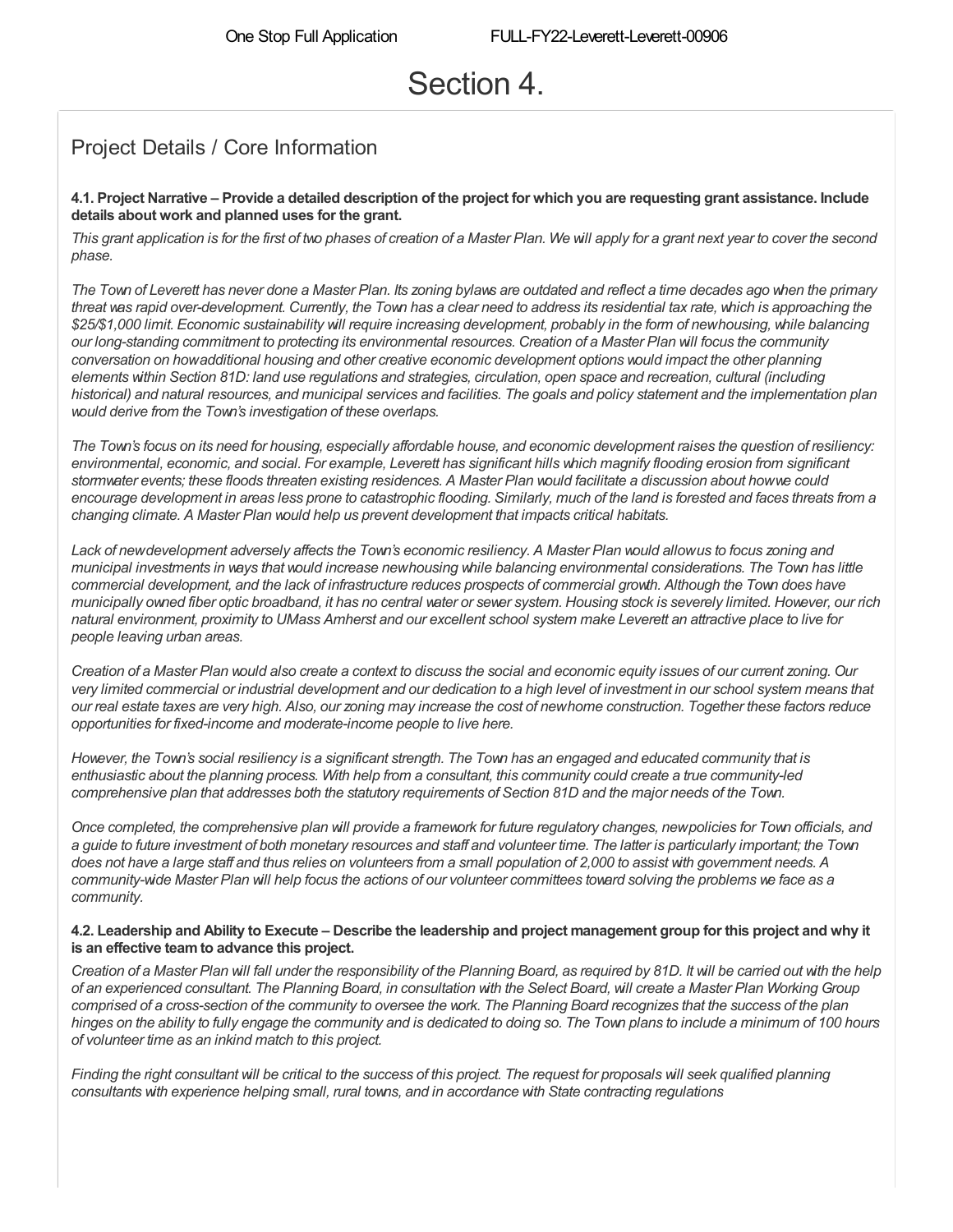4.3. Progress to date – What progress has the applicant made on this project to date? Include details about planning, stakeholder engagement, development tools used, noting if the project is included in any adopted municipal or regional **plans (e.g. Master Plan, CEDS, HPP, etc.), etc.**

Progress made on this project to date has included economic development research and outreach, and consensus-building among *community stakeholders.*

In 2018, public discussion about the risk of Leverett's approach to the Proposition 2  $\frac{1}{2}$  property tax cap prompted a proactive effort to *increase revenue. The April 2019 Town Meeting established a Revenue Committee (nowrenamed the Sustainable Economy Committee) of volunteer appointees to explore and recommend revenue opportunities.*

To better understand the current potential for development, the Committee researched businesses that could match Leverett's hilly terrain and social qualities, solicited feedback from others in Town Government, and surveyed over 300 residents on development preferences and sentiments. To better understand the investor's point of view, the Committee met with rural planning subject-matter experts from FRCOG, UMass Amherst, and other towns, and with property developers and businesses. To better understand the problem of tax rate growth the Committee analyzed ten years of budget, tax and assessment data. The outcome of this research includes a comprehensive report and an invigorated community discussion on Leverett's economic sustainability and livability. A key finding of the report was that the complexity of development and municipal investment decision-making merits guidance by an expert planner. This finding and ensuing discussion led by Planning and Select Boards has persuaded community stakeholders that the time is right to pursue a Master Plan. Leverett has a collaborative Town Government that nowembraces development of a plan that will unify efforts to revise zoning, build housing that is affordable, promote business, promote livability and inclusivity, revitalize and celebrate historic village centers, preserve natural and recreational environments, strengthen climate change resilience, and *foster partnership with neighboring towns and regional associations.*

4.4. Timeline – Provide the Start/End dates for the overall project and any other notable periods. Note: Grants will be announced in Fall 2021 for contracts starting in FY22. Dates below should reflect that timing.

| Target Start Date of the Project:                                                                                                                                                                                                                 | Date      |
|---------------------------------------------------------------------------------------------------------------------------------------------------------------------------------------------------------------------------------------------------|-----------|
|                                                                                                                                                                                                                                                   | 12/1/2021 |
| Target End Date of the Project:                                                                                                                                                                                                                   | Date      |
|                                                                                                                                                                                                                                                   | 6/15/2022 |
| Other. Specify:                                                                                                                                                                                                                                   | Date      |
| Complete Task 2                                                                                                                                                                                                                                   | 6/1/2022  |
| Other. Specify:                                                                                                                                                                                                                                   | Date      |
| Complete Task 3<br>A M. The chair that considers a finite constitution of the constant of the constant of the constant of the constant of the constitution of the constant of the constant of the constant of the constant of the constant of the | 5/31/2022 |

#### 4.5. Timeline Information – Describe the timeline for the project and provide information about any notable dates and/or **milestones.**

Leverett plans to initiate the project upon project award and take a month or two to secure the correct consultant for the Master Plan. Once secured, the consultant will move into collecting background information, creating a working group, and getting the project set up, as a combination of online and in person meetings are planned to get started. Target date to get this Task 1 complete is the end of March 2022. Once Task 1 is complete, the consultant will guide the town through Task 2, which is learning existing conditions. Task 2 is projected to take until the beginning of June 2022. Task 3, Community Visioning, will begin in April 2022 and run concurrently with some of the Task 2 meetings so that the town has sufficient time to really examine residents needs for the future.

Leverett has chosen to break this project into two years to allowfor sufficient time for all the steps involved to take place and for a wide *involvement of residents.*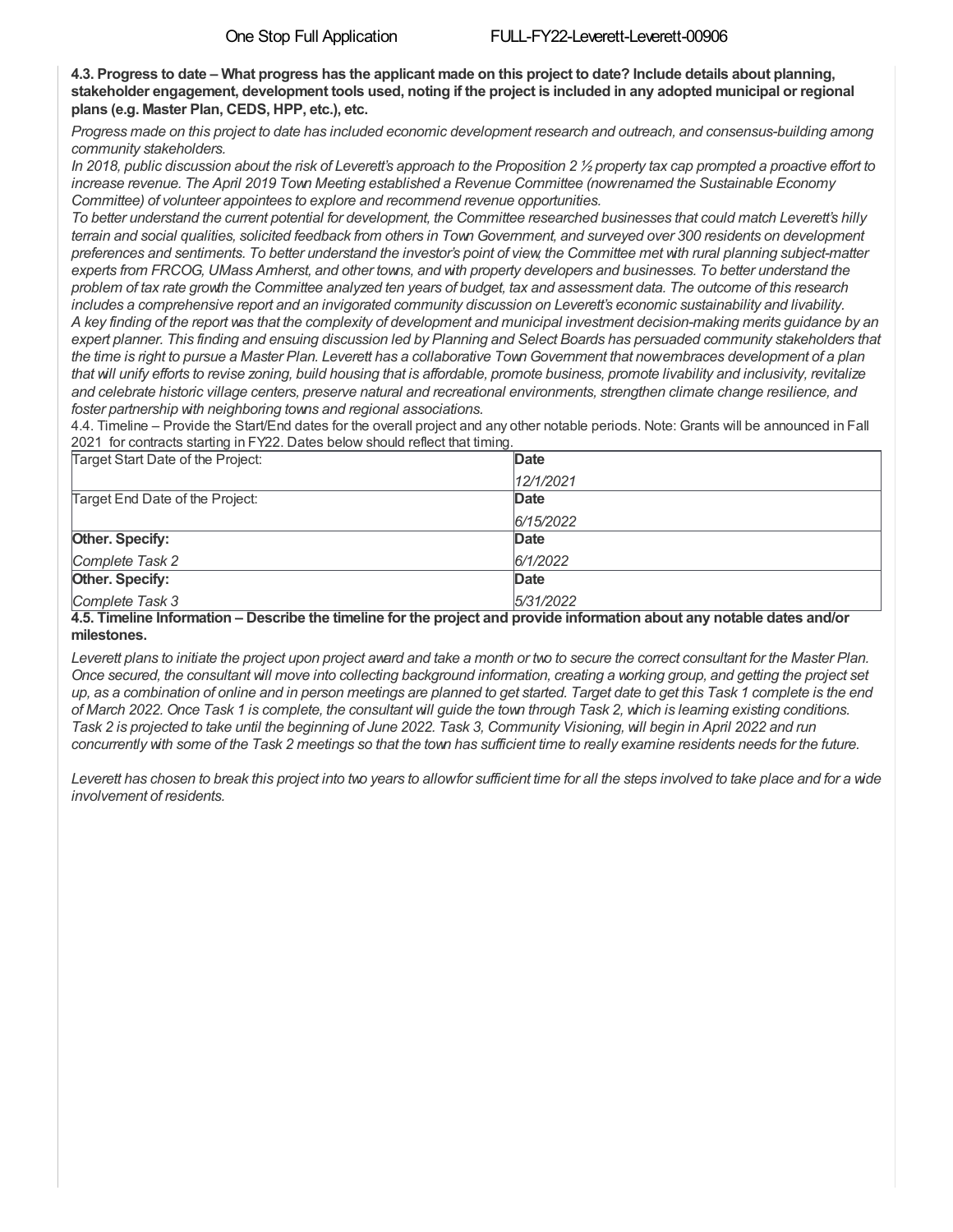#### 4.6. Anticipated Outcomes - Provide a detailed description of the anticipated outcomes of the project. Include information **about leveraged development, housing, jobs, residents or businesses supported, etc.**

Leverett needs a Master Plan to support thoughtful development. Our zoning is decades old and has not had a thorough reviewand revision. Our zoning is restrictive and requires large lots. We have a tiny amount of commercially zoned land. Creation of a Master Plan will focus the community conversation on additional housing and creative economic development options to benefit our *community.*

*We expect the following outcomes from a Master Plan implementation:*

*? Newhousing production through better zoning that encourages housing development while protecting the environment ? Increased commercial development*

? Better protection of critical habitat and other environmentally sensitive zones by incorporating well-informed environmental

*constraints into zoning and municipal investment decisions*

*? Advancing social equity with more thoughtful zoning and a lower tax rate*

*? A more economically sustainable community by increasing newdevelopment to reduce the high tax rate*

*? Better utilization of community historic and open space resources*

*? Encouragement of development of outside areas that are subject to flooding*

*? More concentrated development with less environmental impact through revisions of zoning*

*? More housing units by better use of accessory dwelling regulations and more affordable housing*

? Better utilization of past municipal investments such as roads and our municipal fiber optic network by allowing more concentrated *development*

We expect the first year of the Master Plan development process funded to deliver outcomes of the first half of a Master Plan. These outcomes will include the establishment of a Master Plan Working Group and process for transparency and approval, baseline discovery of existing conditions with respect to the elements of Section 81D, in-depth conversations with community members to develop a long-term development vision, and preparation for the second and final year of the Master Plan development process.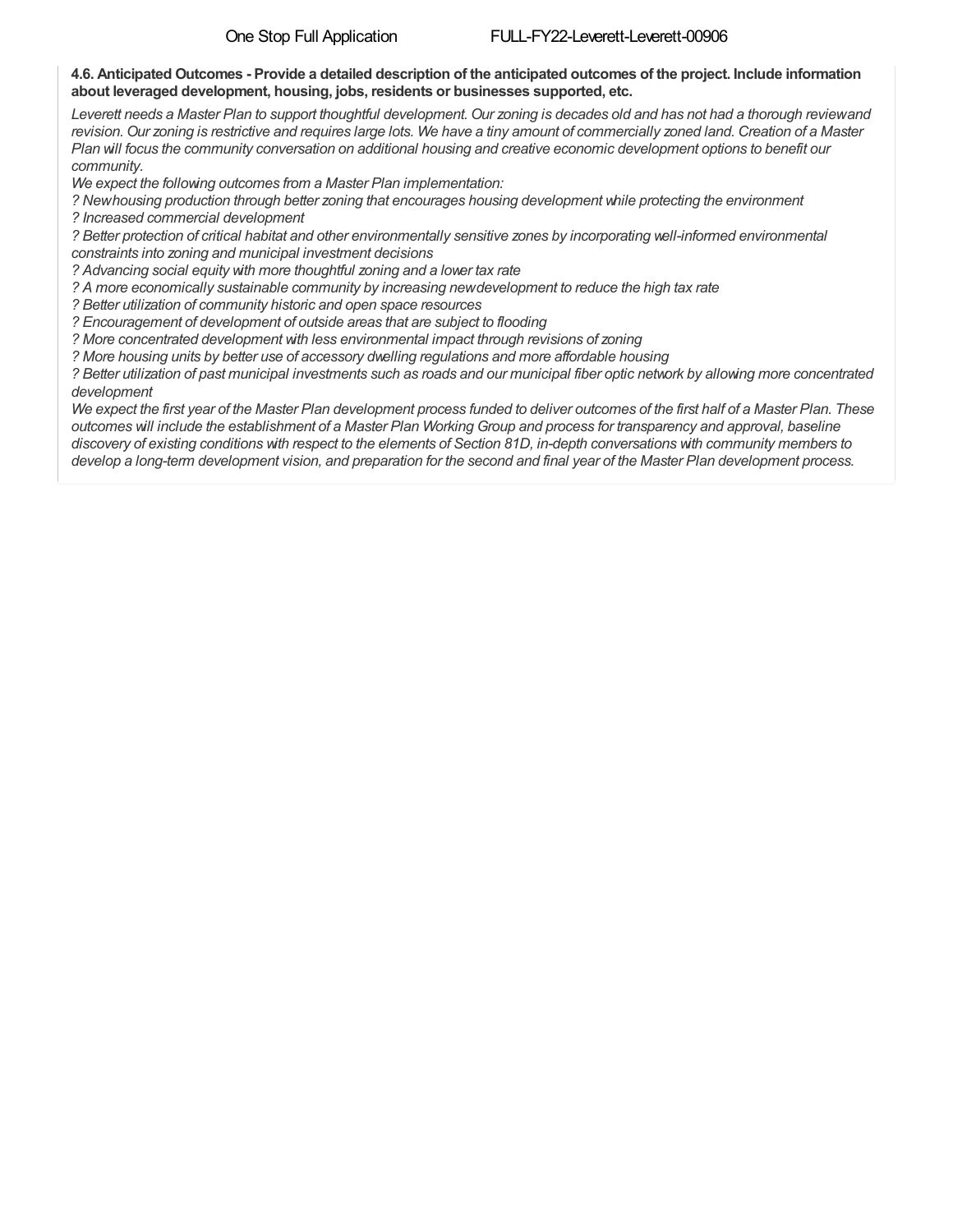# Section 6.

### Planning and Zoning Additional Questions

6.1 What type of development plan or study are you seeking to fund? (*Check One*)

✓Master Parking Management Plan Plan Land Use Market Feasibility Study Plan Urban Plan Renewal Zoning Review and Updates Housing Other: Production Plan Downtown Plan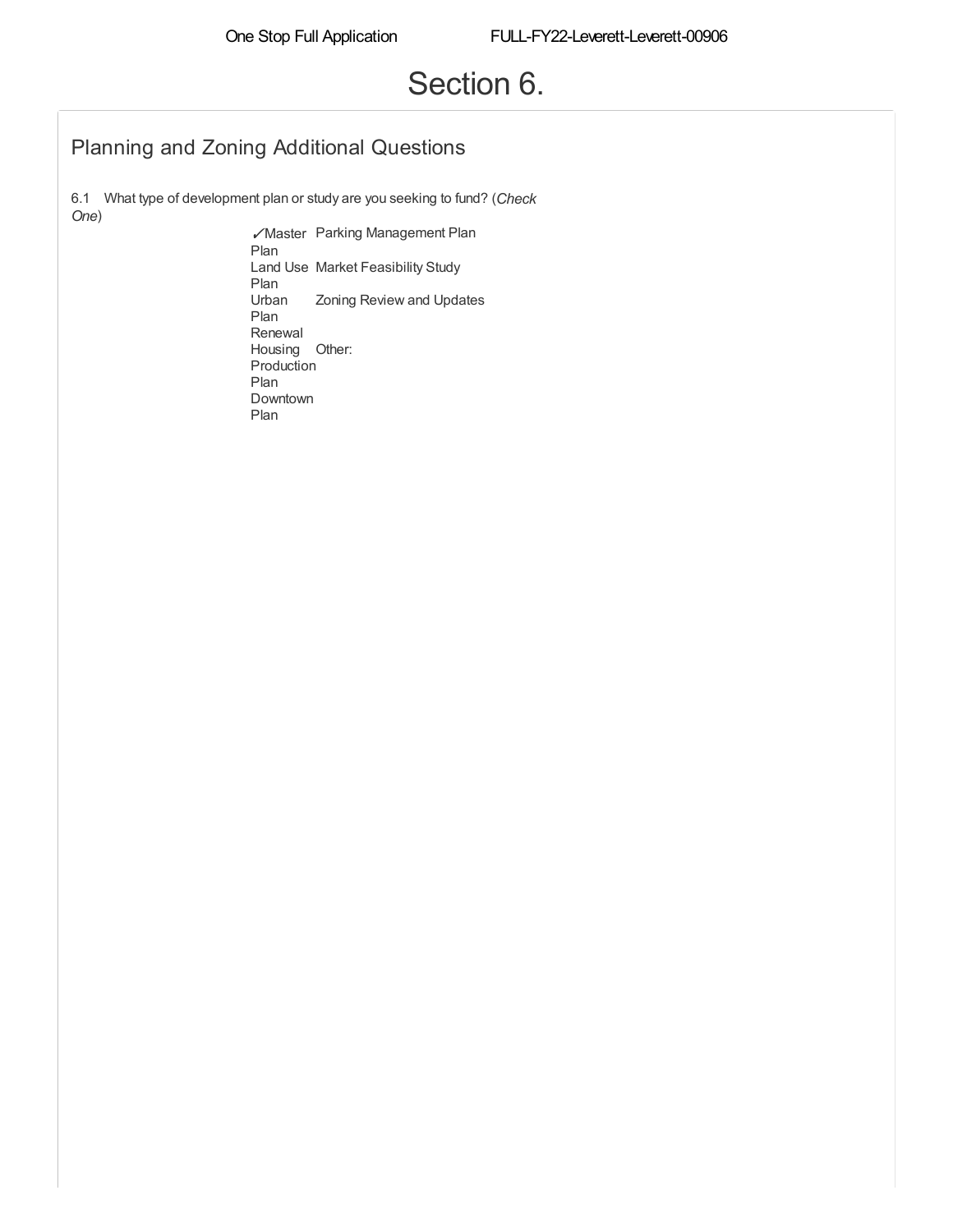#### 6.2 Scope of Work - Describe the proposed work that will be carried out by this project. If applicable, describe the specific **geographic area.**

The Tasks for the entire project and long-term implementation are outlined below. The funding support requested in this application will *cover the first year of Master Plan development, including Tasks 1 through 3.*

Task 1: Establish a Master Plan Working Group and a Process for Transparency and Approval and Project Initiation

The contracted Planning Consultant will assist the Town with recruitment of a Master Plan Working Group. The Town has the option of appointing members or allowing interested municipal officials and residents to volunteer to participate on the Master Plan Committee. Although only the Planning Board must adopt the plan, zoning and other by-lawchanges must go to Town Meeting for approval. The Consultant will assist the Town on a process for maintaining transparency with stakeholders and for determining the final approval process. The Consultant will review Zoning Bylaws and recent planning studies such as board and committee reports.

The Consultant will facilitate a meeting between Town officials and the Working Group to discuss the scope of work, timeline, roles and responsibilities. The Town will prepare previous planning documents for meeting review, and the groups will tour key sites and spaces in *town.*

### *Task 2: Existing Conditions*

The Consultant will facilitate Working Group development of a baseline understanding of existing conditions, using elements of Section 81D to organize their research: Housing, Transportation, Economic Development, Community Facilities & Services, Land Use & Zoning and Energy & Sustainability. The consultant will facilitate a discovery session on strengths, weaknesses, opportunities, and barriers, to *inform the visioning process for the wider community.*

### *Task 3: Community Visioning*

The Consultant and the Working Group will sponsor in-depth conversations in person and online with community members, and synthesize outputs of these conversations to develop a goals and policies statement organized around elements of Section 81D that will *establish a guiding vision for the Town for the next thirty years.*

### *Task 4: Options, Trade-offs, and Choices*

The Consultant and the Working Group will use the outputs of Tasks 3 and 4 to develop a statement of options for the community to consider. Anchored by the elements of 81D, the statement will include an explanation for each option of required investment, required policy and regulation changes, and expected outcomes and impact. A second period of community conversations would dive into these options, their trade-offs, and pathways to final recommendations, in order to facilitate community-driven choices that will inform the draft *plan.*

### *Task 5: Draft Plan and Implementation Plan*

The Consultant will guide the Working Group in the production of a draft comprehensive plan that brings together the collective understanding of existing conditions, implications for the Town's future, the draft goals and policy statement, and community choices made in Task 5. This draft will include an implementation plan that charts a series of actions and strategies. The Working Group will seek public comment on the draft, and will work with the Consultant to synthesize public comment with a final document that is representative of the community. The Consultant will also help with additional research and resources, precedents, maps, illustrations, and layout.

### *Task 6: Approval and Final Plan*

The Planning Board will reviewthe draft plan and take it through the plan approval process decided during Task 1.

*Task 7: Implementation and Continuous Improvement (not part of consultant Scope)*

The Planning Board with support from the Select Board and Sustainable Economy Committee will lead Master Plan implementation and establish a schedule of reports and community outreach to ensure transparency and the collection of feedback, measurements of *success, assessment of barriers, and the process of revising the plan in response to changing conditions.*

#### 6.3 ATTACHMENT: In Section 14, attach a map or conceptual drawing showing the location of the planned district and/or project *area.*

6.4 Budget - In the table below, provide a breakdown, by spending category, of the total budget for the project. Enter the grant amount(s) requested/allocated for each category and the amount(s) covered with matching funds, if any.

| <b>Spending Category</b>      | <b>Funds Requested</b> | / Other<br><b>Funds</b> |         | Match Total Project Budget Source of Match / Other Funds |
|-------------------------------|------------------------|-------------------------|---------|----------------------------------------------------------|
| Personnel (incl. tax/ fringe) |                        |                         | \$0     |                                                          |
| Consultants / Prof. Fees      | \$36000                |                         | \$36000 |                                                          |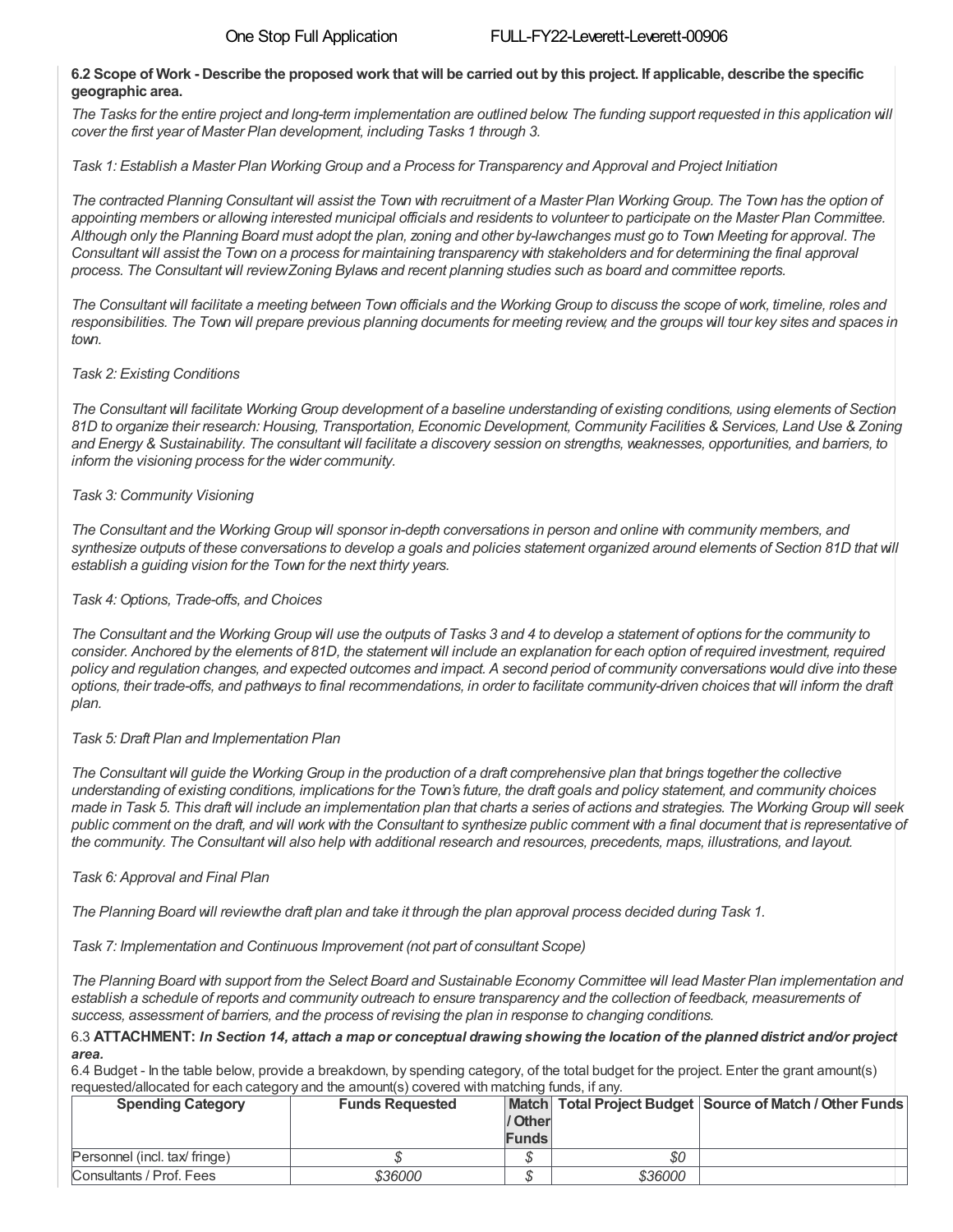#### One Stop Full Application FULL-FY22-Leverett-Leverett-00906

| Meeting Express / Events            |         | \$500  | \$500   | town budgets to advertise and |
|-------------------------------------|---------|--------|---------|-------------------------------|
|                                     |         |        |         | arrange meetings              |
| <b>Project Supplies / Materials</b> | \$3000  |        | \$3000  |                               |
| Other / Miscellaneous               |         | \$2854 | \$2854  | <i>volunteer hours</i>        |
| Total                               | \$39000 | \$3354 | \$42354 |                               |
|                                     |         |        |         |                               |

#### **6.5 Provide line itemexplanations, justifications, and/or notes, as needed.**

Leverett plans to engage a consultant to complete the first three tasks involved in the Master Planning process during the first year. This will create a baseline for Project Initiation, include the information gathering for the Existing Conditions task and complete the meetings required for the Community Visioning task. These will be completed in the \$36,000 grant fund requested. The grant request also includes \$3,000 for direct costs including setting up a website for the project, subscribing to an online engagement tool, funds for supplies and printing costs and for the consultant travel expenses. The town will commit to a match of at least \$3,354 as it will pay for mailing to all households in town and other event expenses and volunteer time as an in-kind match of 100 hours at the \$28.54 per hour national *volunteer rate (http://independentsector.com).*

### **6.6 Describe the source(s) and status of all matching funds.**

Funds for mailings and meeting events will come from appropriated FY 22 town budgets. In kind match for volunteer hours will come from a minimum of 10 volunteers who will attend a least 5 meeting for the project, which equals 100 hours of volunteer time. *Independentsector.org rates volunteer time at \$28.54 per hour.*

6.7 ATTACHMENT: In Section 14, attach a cost estimate or proposal from perspective consultant(s) or professional services *provider(s) for this project.*

6.8 If known, provide the contact information for the provider undertaking the project.

| $\mathsf{F}$ ntit<br>---------------<br><b>∵∪∪πιμαιτγ.</b><br>⊫uu | .one       |
|-------------------------------------------------------------------|------------|
| <b>Contact Name/Title:</b>                                        | <br>:mail: |

#### 6.9 Project Need - Describe why the project is needed and the expected and the expected short and long term impacts.

Leverett has never had a Master Plan. Its zoning bylaws reflect a time decades ago when the threat was over-development. We need to revise our zoning to reflect the current needs and constraints of our community. The Town must address its tax rate, which is approaching the \$25/\$1,000 limit. A Master Plan will focus the community conversation on evidence-based development options and sustainable *housing development to broaden our tax base and create shared prosperity.*

The immediate outcome will be a systemic revision of our zoning regulations to increase housing construction, invite commercial *development, and reinforce our long-standing commitment to environmental protection.*

For the next several decades, the Master Plan and future revisions will reveal a sustainable and prosperous path and will serve as a common point of reference for decisions about zoning, municipal investments, environmental conservation, livability, and social equity. **6.10 Public Engagement - Describe the community engagement process for the project.**

Leverett is well stocked with community members who reach out skilfully and proactively to one another and to Town Government for engagement on community matters. The problems that the town needs to address with a Master Plan have been under shared discussion by residents for years. One of the intended outcomes of a Master Plan will be to unify many threads of discussion under a *single planning document.*

Community engagement will begin with Working Group recruitment that prioritizes inclusivity from among segments of town population. Diverse membership will make the Working Group more welcoming to a diverse set of community members, fostering greater *engagement.*

Engagement will take place in person and online, and will include one-on-one and small group dialogues, interviews, and listening *sessions; surveys; and regular presentations and reports in established newsletters, online forums, and meetings.*

#### 6.11 Community Leadership Group - If existing, describe the group of individuals that will work on this project and what makes it innovative or effective in community economic development. If not yet formed, describe the plan for the group's composition **and work.**

A primary objective will be to form a collective sense of howwe want to develop as a community. Inclusivity at every level of the plan will be central to the success of this objective. This dedication to inclusivity will begin with the Working Group. The Planning Board, in consultation with the Select Board, will recruit Working Group members from a cross-section of the community in order to represent town *diversity.*

We knowthat familiar conflicts will be central to this work. For example, there are stark differences over development and conservation of forests and wildlife. There are well-worn disagreements over education funding and affordability. We have faced difficult issues in the past and learned as a community that the best way to make progress is to listen thoughtfully. Working Group members will be recruited to include people able to represent different positions and visions of Leverett's future, as well as people with conflict resolution and group *facilitation skills.*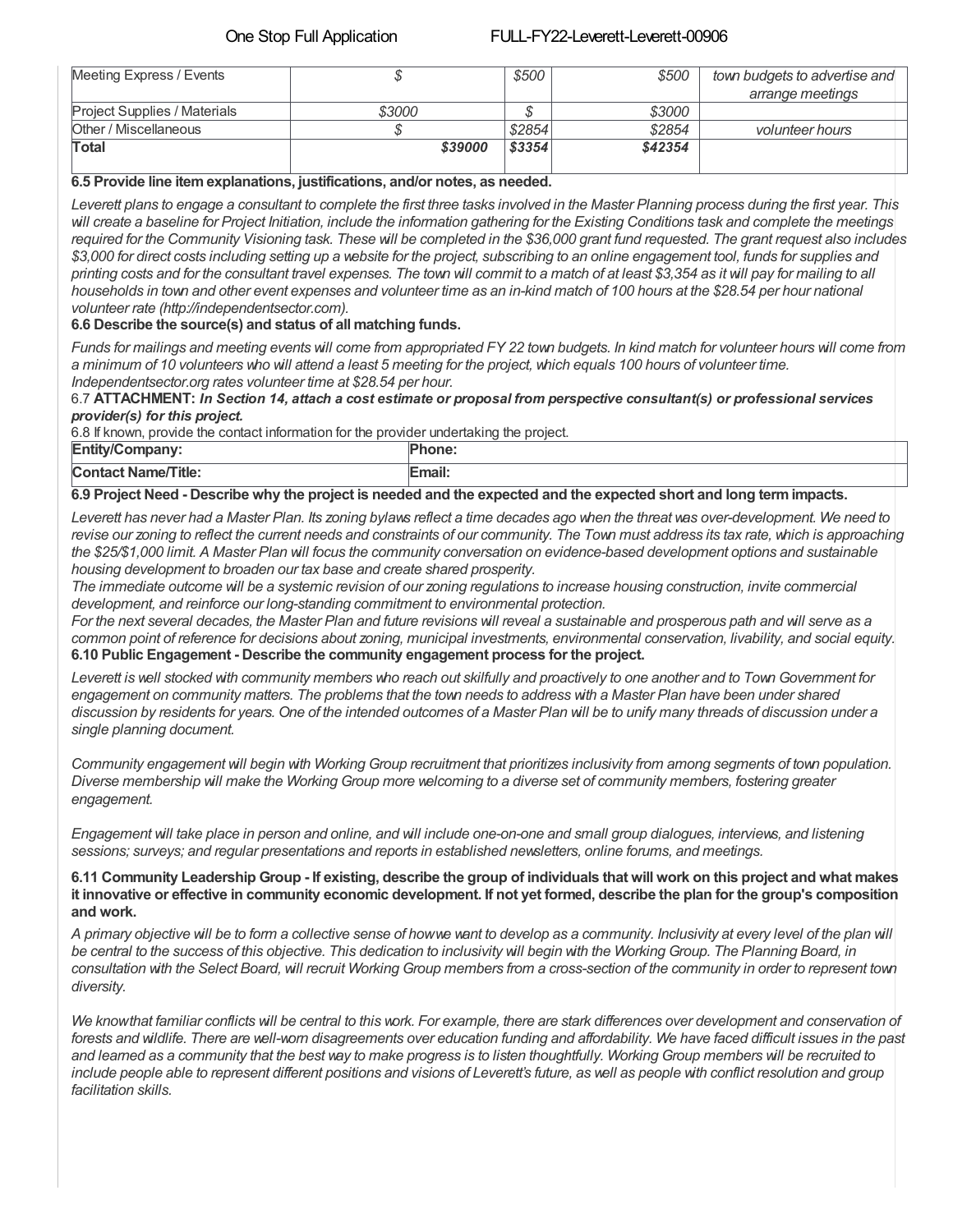### 6.12 Sustainability – Describe how the work of this group will be carried out and how it will be sustained over time, particularly **past the time of this grant request.**

The Working Group will cultivate a shared sense of Master Plan ownership throughout the community by keeping community members informed and engaged. The more the community feels informed and engaged by the project, the more they will feel ownership of the plan, identification with its goals, and long-term trust in a public resource to guide decisions and measure success.

This project has a two-year timeline. The budget and timeline have been designed to complete Task 1 through Task 3 by the end of the one-year grant. This timeline provides for thorough discovery of existing conditions and discussion of goals, policies and community vision, setting up for success the second year and implementation. During implementation, the Planning Board and Sustainable Economy Committee will update the community with quarterly reports and presentations of implementation achievements and barriers, *and reach out continuously to community members for engagement and feedback.*

6.13 Implementation – Describe the enactment, adoption, and/or implementation process for the plan(s) completed by this project. Identify any necessary review and/or approval entities such as Planning Board, Council or Select board and/or **subcommittee Committee, town meeting, etc.**

Enactment and adoption of a completed Master Plan will require Town Meeting approval. Any zoning or other land use regulation changes that arise from the Master Plan will first be reviewed by the Planning Board, and then be approved by Town Meeting. The Master Plan will include implementation roadmaps that identify in advance the reviewand approval requirements of each Master Plan element. For example, plans and bylawchanges concerning septic systems will require the periodic reviewand approval of the Board of Health. For another example, plans and bylawchanges that impact open spaces will require the periodic reviewand approval of *the Recreation Committee and the Conservation Commission.*

Reqular collection of feedback and gap analysis conducted by the Planning Board will inform an annual reviewprocess by which Master *Plan revisions are reviewed and approved by the Planning Board and Select Board.*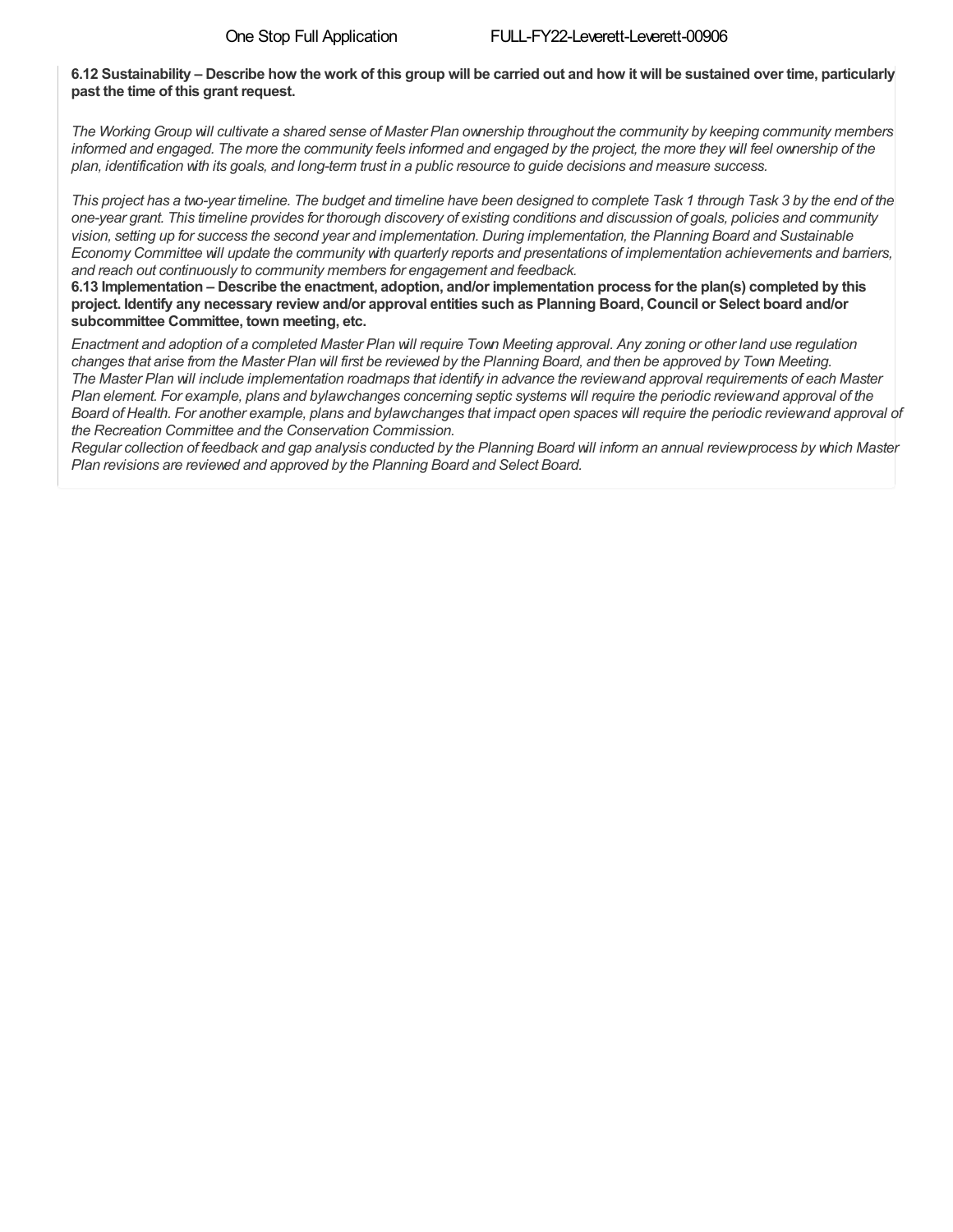# Section 13.

## Certification of Application Submission Authority

13.1 If the applicant is a public entity, does the submission of this application require a formal vote of any board, commission, or other local entity? If Yes, attachment required. Yes ✓No Not Applicable 13.3 If the applicant is a non-public entity, does the submission of this application require the authorization of the entity's board of directors, or other governing body or bylaw? If Yes, attachment required. Yes No ✓Not Applicable I, *Marjorie McGinnis* (Submitter Name), hereby certify that I am duly authorized to submit this application on behalf of *Town of Leverett* (Applicant Organization Name). By entering my name in the space below, I further certify, under the pains and penalties of perjury, that the responses to the questions provided in this application, and the attached documentation, are true, accurate, and complete. I understand that the Executive Office of Housing and Economic Development (EOHED) and its partner organizations, specifically the Department of Housing and Community Development (DHCD) and the Massachusetts Development Finance Agency (MDFA), will rely on the information provided in this application to make decisions about whether to award a grant from their respective funding sources. Also, that the Commonwealth reserves the right to take action against me, the applicant organization, and/or any other beneficiary of a grant, if any of the information provided is determined to be false, inaccurate, or misleading. I also affirm that, if awarded, the applicant organization has the capacity to carry out the project in accordance with all applicable laws and regulations. *Marjorie McGinnis*

*Executive Administrator***Title** *6/4/2021 12:50:44 PM*